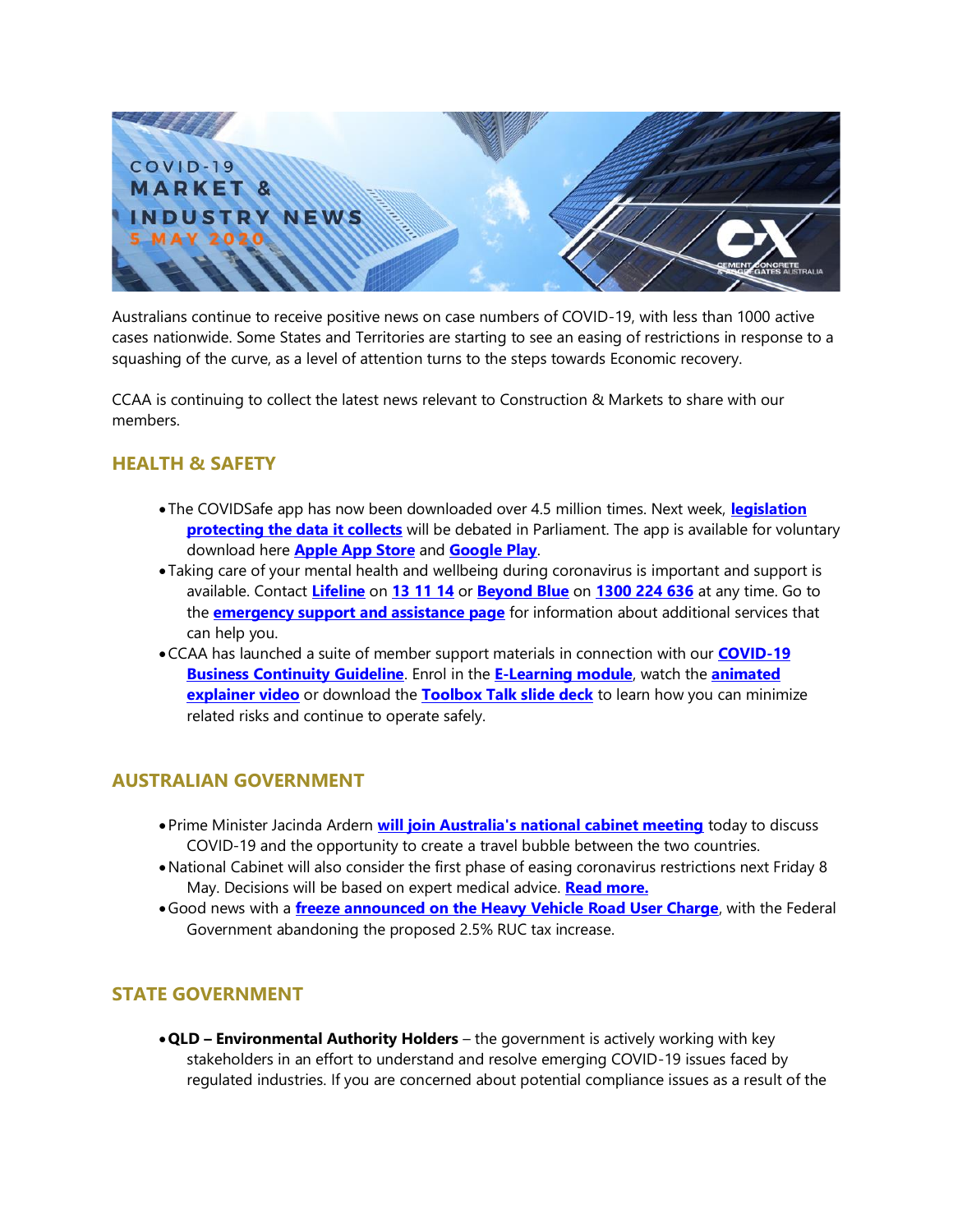COVID-19 response, you should complete the **[Covid-19 related compliance issue](https://environment.des.qld.gov.au/__data/assets/word_doc/0017/107252/cm-fm-covid-19-compliance-notification.docx)  [notification form](https://environment.des.qld.gov.au/__data/assets/word_doc/0017/107252/cm-fm-covid-19-compliance-notification.docx)**. **[Learn more](https://environment.des.qld.gov.au/management/covid-19-info-ea-holders)**.

- •**VIC - The Treasurer Tim Pallas has just announced [a further \\$491 million in tax relief to help](https://www.premier.vic.gov.au/saving-jobs-and-reducing-the-burden-on-businesses-and-families/)  [save businesses and jobs](https://www.premier.vic.gov.au/saving-jobs-and-reducing-the-burden-on-businesses-and-families/)**, and freeze a host of fees, charges and levies to reduce financial burdens. Businesses participating in the JobKeeper scheme in Victoria will be exempt from payroll tax and the WorkCover premium on payments to their employees if their staff are currently stood down.
- •**VIC – legislation to support jobs, services and Victorians has now passed**. **[Learn more](https://www.premier.vic.gov.au/legislation-to-support-jobs-services-and-victorians-passes/)**.
- •**TAS - Support grants for small business**. The Minister for Small Business, Hospitality and Events, the Hon. Sarah Courtney MP announced yesterday extra support for small businesses. An additional \$10 million has been added to the small business grants program and a further \$10 million in hardship grants to enable more access to financial support. **[A total support package](http://www.premier.tas.gov.au/releases/tasmanian_government_providing_an_extra_$20_million_for_small_business)  [of \\$60 million has been made available](http://www.premier.tas.gov.au/releases/tasmanian_government_providing_an_extra_$20_million_for_small_business)** with an extension for new applications until 4 May 2020.
- •**TAS -** The Minister for Finance, the Hon. Michael Ferguson MP announced the Tasmanian Government **[will waive payroll tax on the Federal Government JobKeeper payments for](http://www.premier.tas.gov.au/releases/waiving_payroll_tax_on_jobkeeper_payments)  [businesses employing Tasmanians](http://www.premier.tas.gov.au/releases/waiving_payroll_tax_on_jobkeeper_payments)**. By waiving payroll tax the Tasmanian Government will help maximise the benefit of the stimulus measure.
- •**SA - The Marshall Government has established a broad high-level transition team** to guide the **[delicate process of both continuing to move out of the COVID-19 health emergency](https://www.premier.sa.gov.au/news/media-releases/news/sa-establishes-transition-team-to-manage-post-covid-19)** and restoring the social and economic health of the State.
- •**SA - First major tranche of emergency cash grants flow** to More than **[1000 small businesses](https://www.premier.sa.gov.au/news/media-releases/news/first-major-tranche-of-$10k-emergency-cash-grants-flow-to-small-businesses)  [and not-for-profits impacted](https://www.premier.sa.gov.au/news/media-releases/news/first-major-tranche-of-$10k-emergency-cash-grants-flow-to-small-businesses)** by COVID-19 restrictions who will receive a one-off \$10,000 emergency cash grant this week.
- •**WA - New \$154.5m relief package to support tenants, landlords and construction industry announced** by the WA Government, **[adding to the \\$1.7 billion stimulus and relief package](https://www.wa.gov.au/organisation/department-of-the-premier-and-cabinet/covid-19-coronavirus-community-advice#health-wellbeing)  [for businesses and households](https://www.wa.gov.au/organisation/department-of-the-premier-and-cabinet/covid-19-coronavirus-community-advice#health-wellbeing)**.
- •**NSW**  Transport for NSW has just published an **[update](https://www.transport.nsw.gov.au/industry/industry-engagement)** on their website, confirming their **commitment to delivery over \$575 billion in transport infrastructure over the next four years** to improve networks and increase public transport capacity for customer.

### **CONSTRUCTION**

- •**VIC - Supporting Housing Developments**. CCAA recently met with the Chair of the Government's new Building Victoria's Recovery Taskforce, Stan Krpan. The Taskforce aims to keep the state's building and development industry running by identifying and fast tracking housing and development projects. More detail in the Minister for Planning's **[media release](https://www.premier.vic.gov.au/new-taskforce-to-bolster-building-and-development-industry/)**.
- •**VIC -** The Treasurer Tim Pallas has announced that there will be no increase in Government fees for services and regulatory purposes, including licensing and registering certain activities. More detail is available **[here](https://www.dtf.vic.gov.au/financial-management-government/indexation-fees-and-penalties)**.
- •**QLD – CCAA has held a special session with Department of Transport and Main Roads** to discuss several TMR initiatives underway. These include an offer to Contractors to amend their contracts on a case-by-case basis over coming weeks to include specific references to COVID-19 impacts in relation to extension of time, delay costs, suspension, rise and fall, and terminations. TMR has also implemented new payment arrangements to all suppliers for the period of the pandemic, to assist contractors with cashflow.